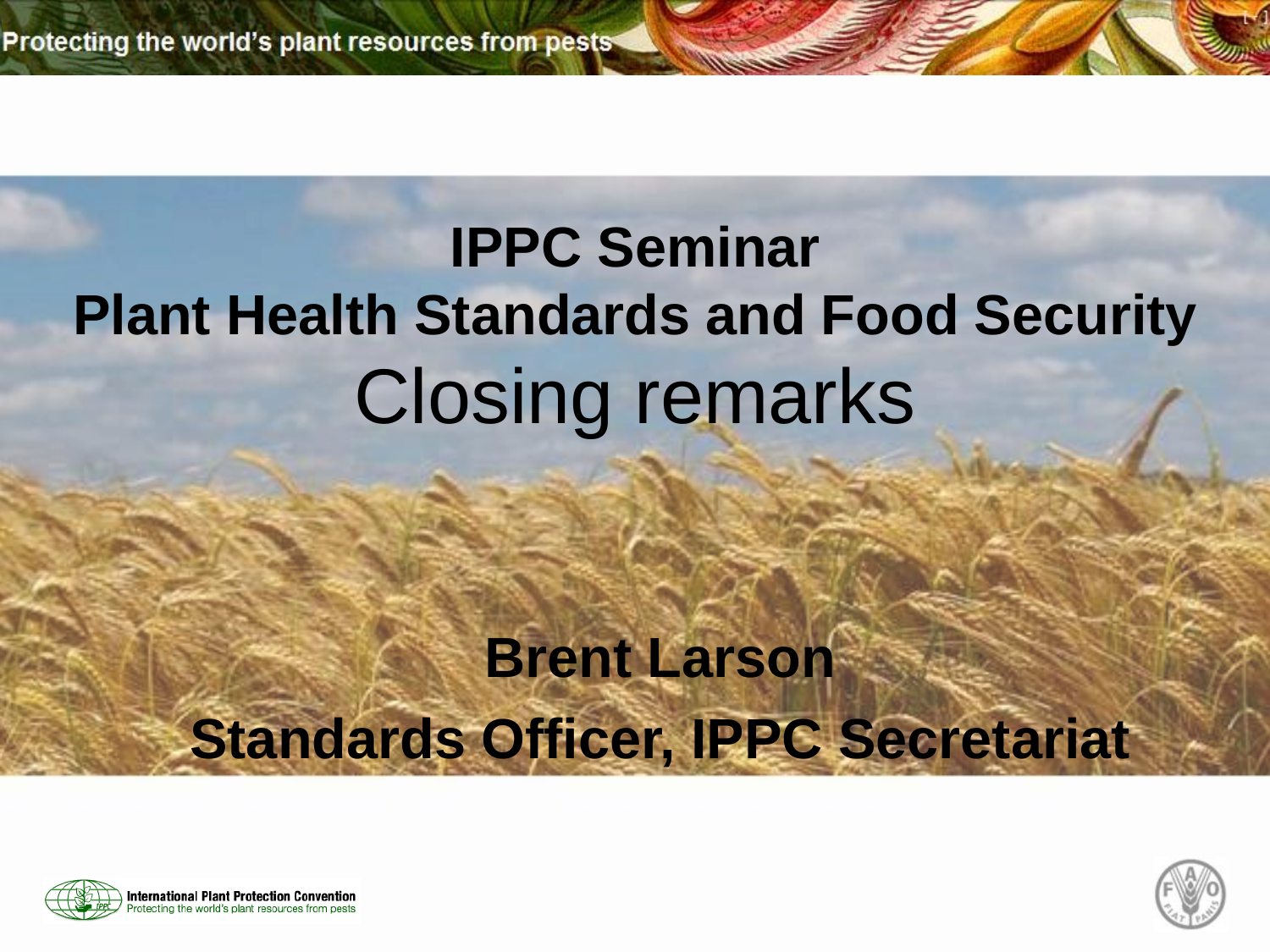## **International Standards for Phytosanitary Measures (ISPMs)**



rotecting the world's plant resources from pests

- **≻37 Standards**
- 12 Diagnostic Protocols
- $\geq$  21 Phytosanitary **Treatments**

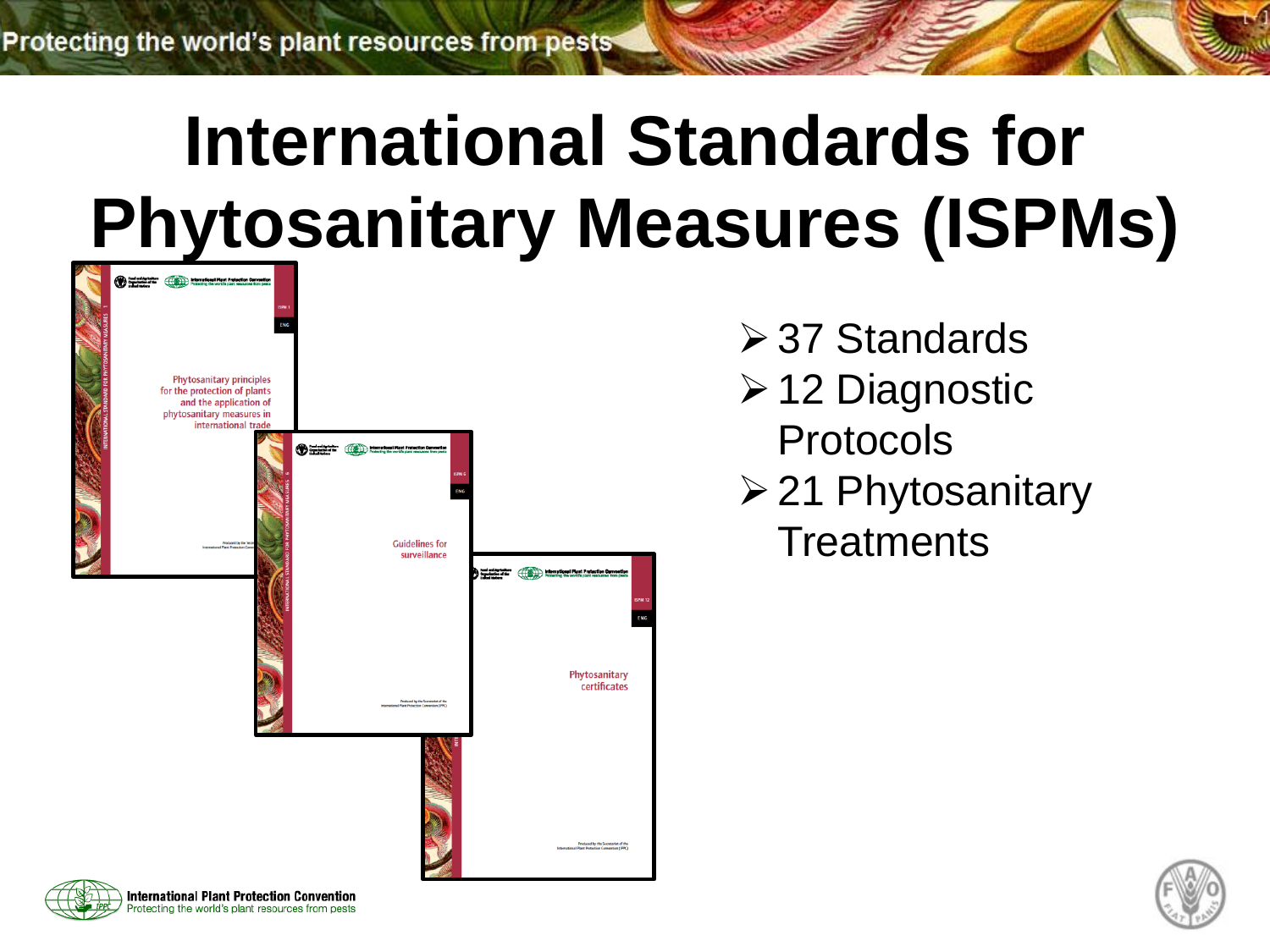### **Standards**



**When** followed, global trading systems are **harmonized** • Plants are **protected**



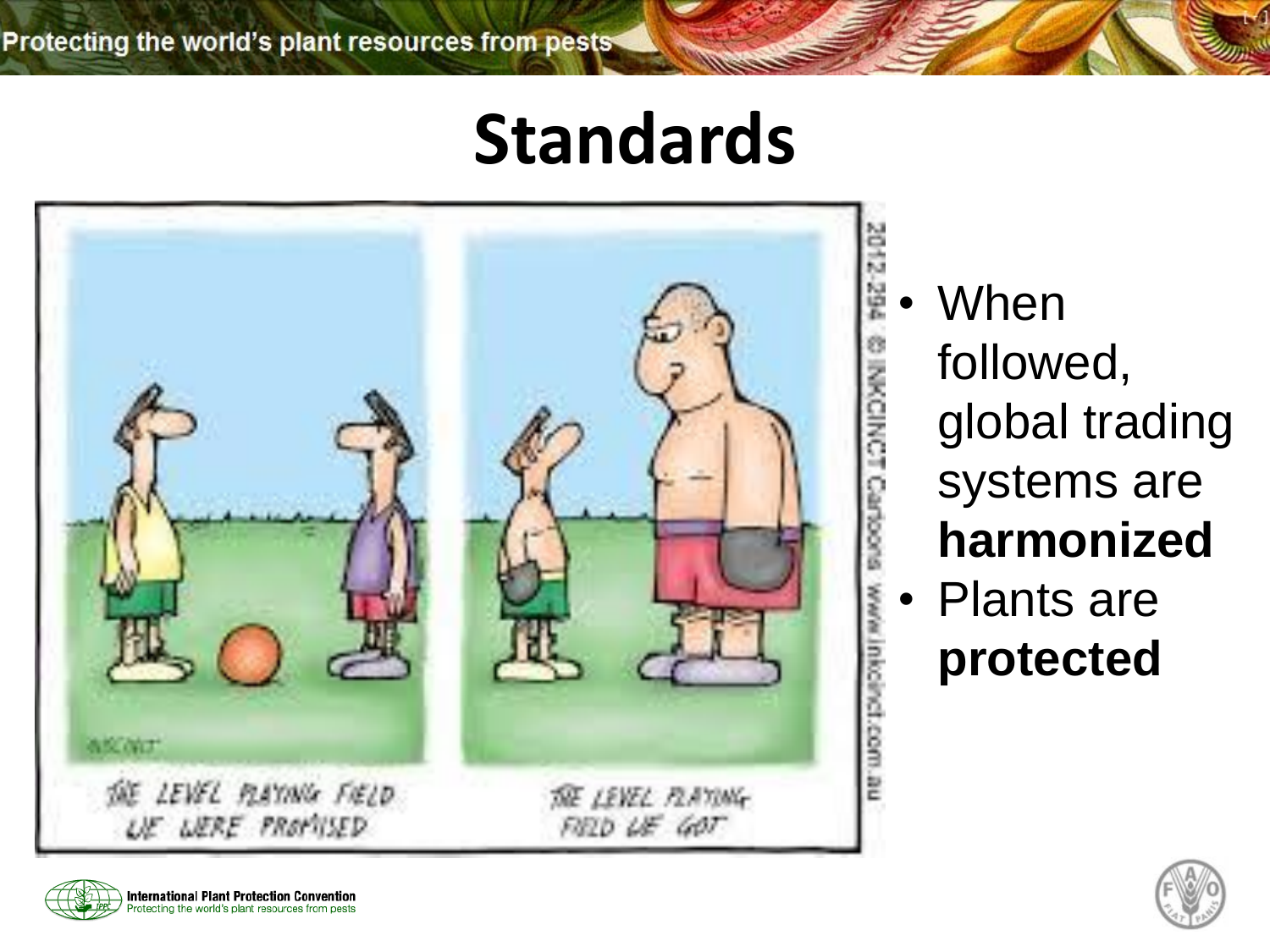## **Examples of how particular standards enhance Food Security**

- **Principles**
- **Export / Imports**
- **Surveillance**
- **Risk Analysis**
- **Diagnostics**
- **Treatments**



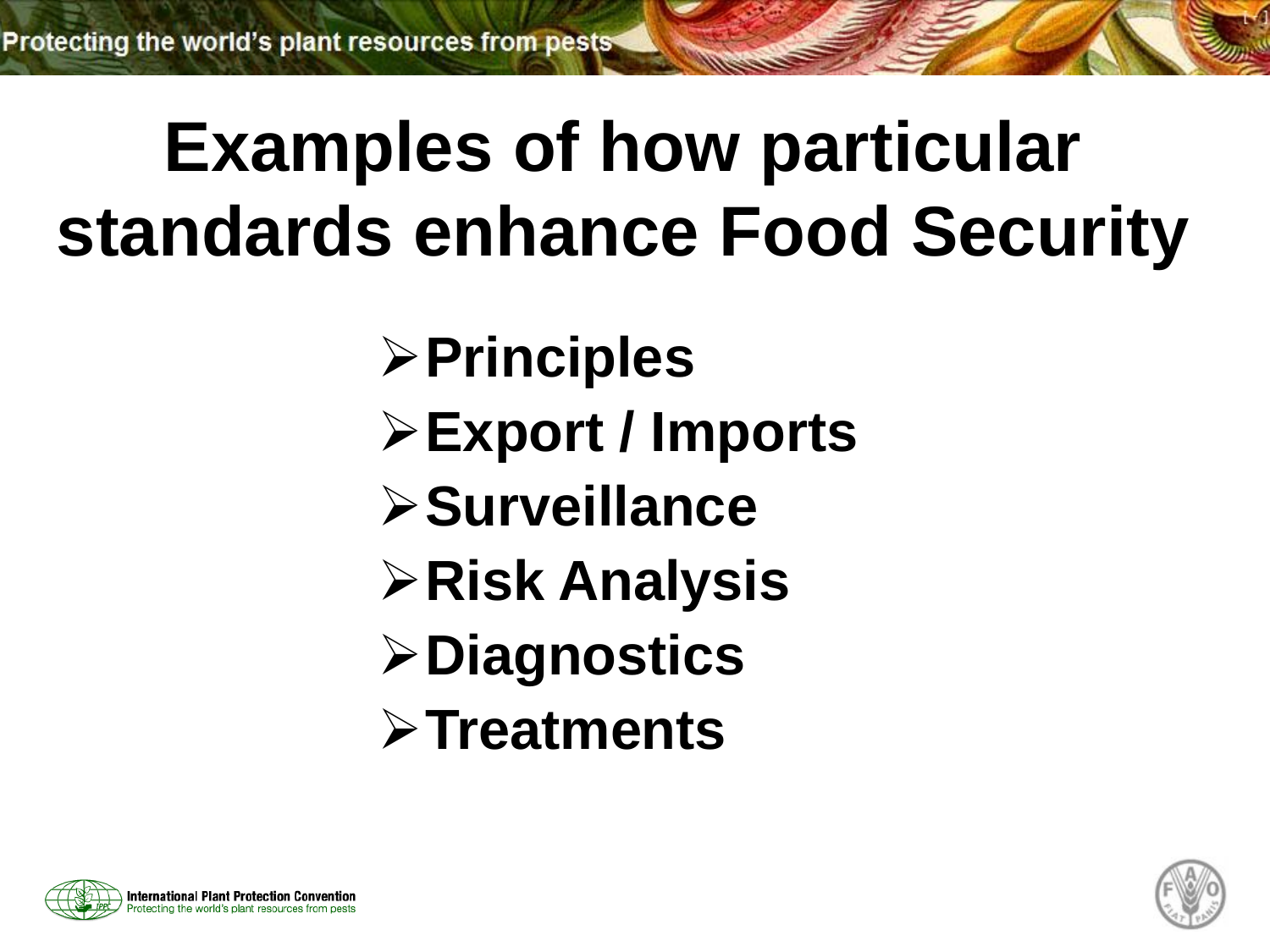## **Phytosanitary Principles**

 **Standard 1** Helps countries harmonize their plant health systems.



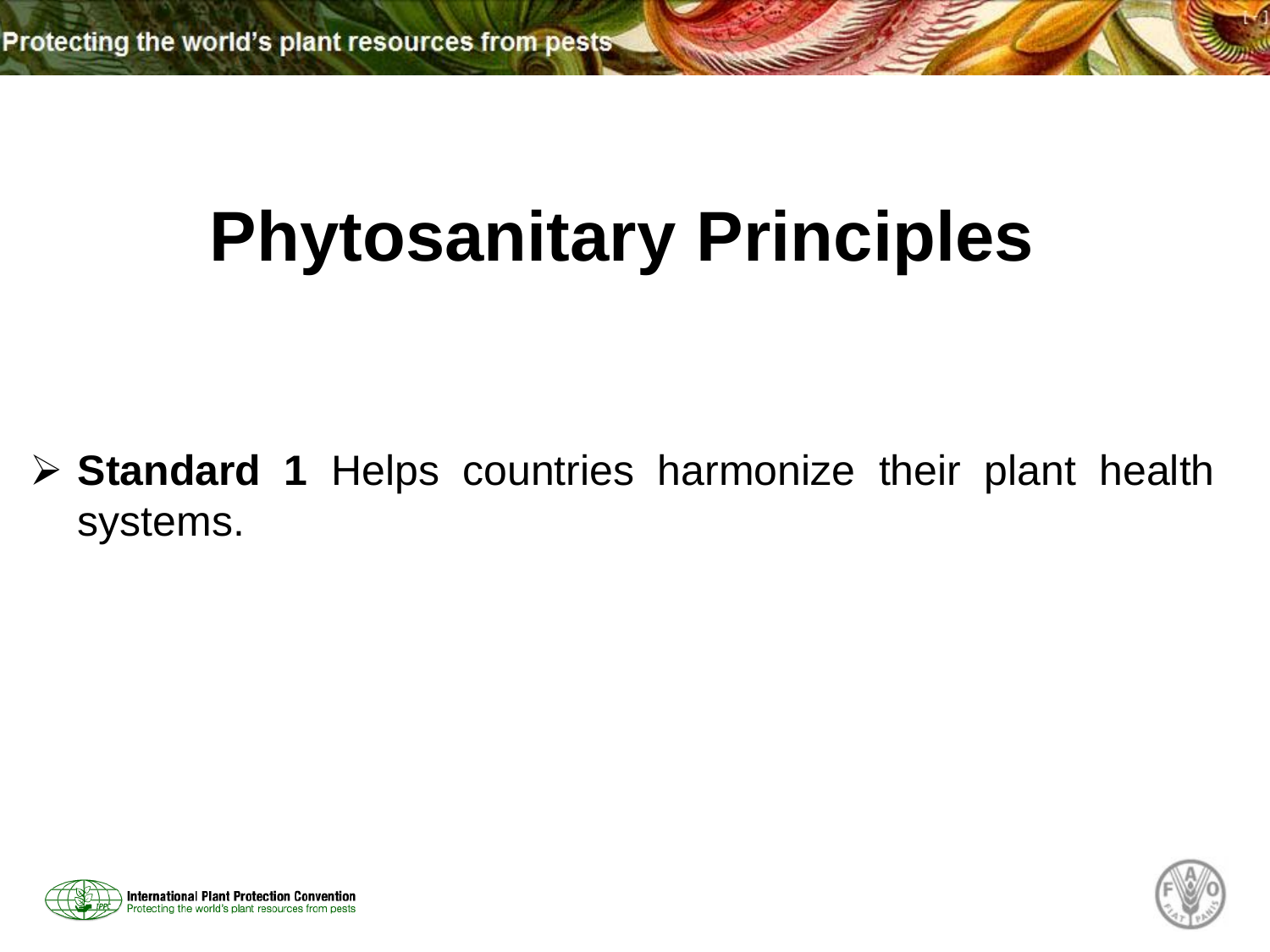### **Standards**

Provide a level playing filed, saves resources, provides for both food availability and access





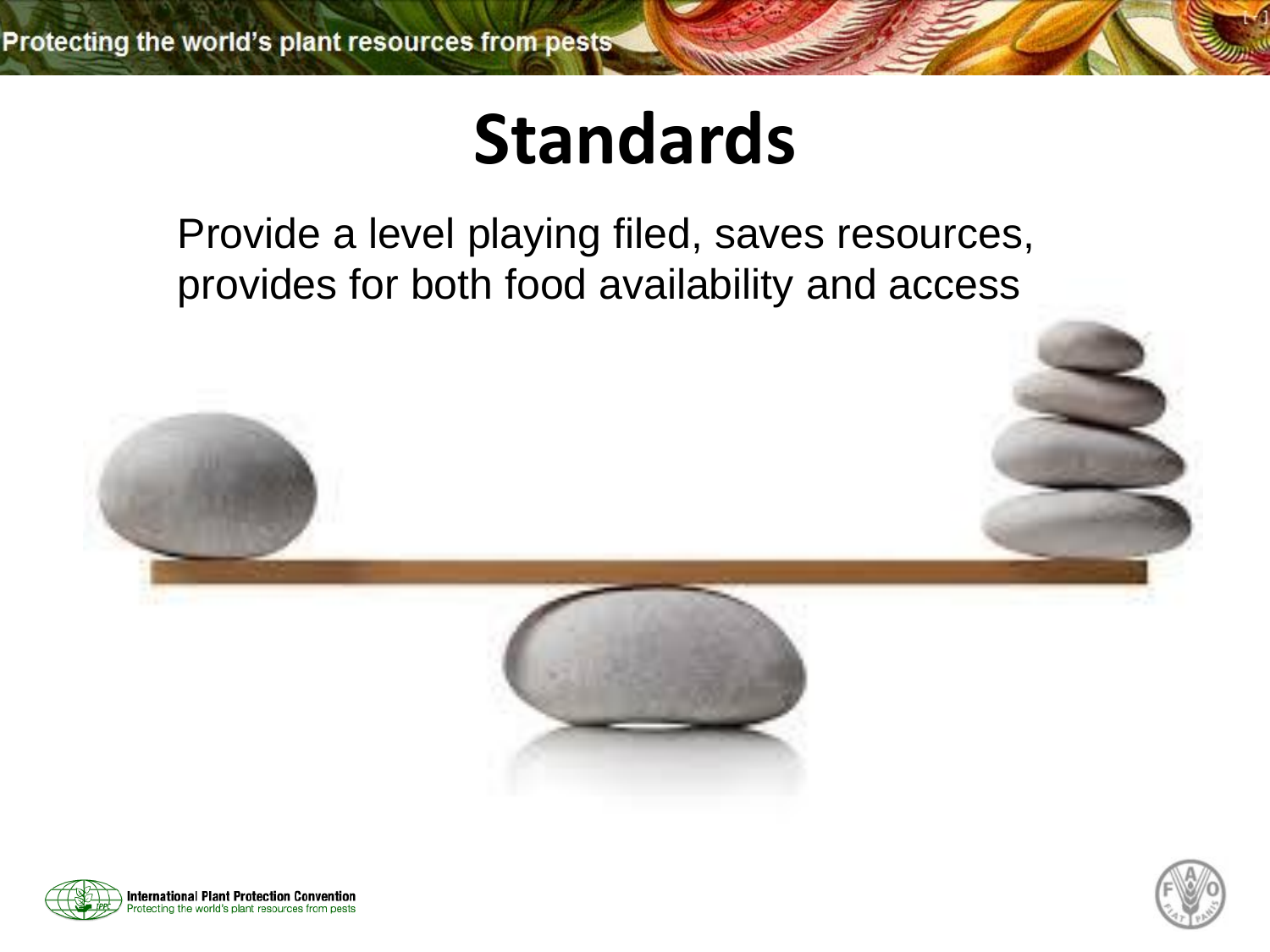### **Access to export markets & Protecting plant resources while importing**

- **Standard 7** Export system
- **Standard 12** Phytosanitary Certificates



(damaged wheat grain) (infested rape seeds)



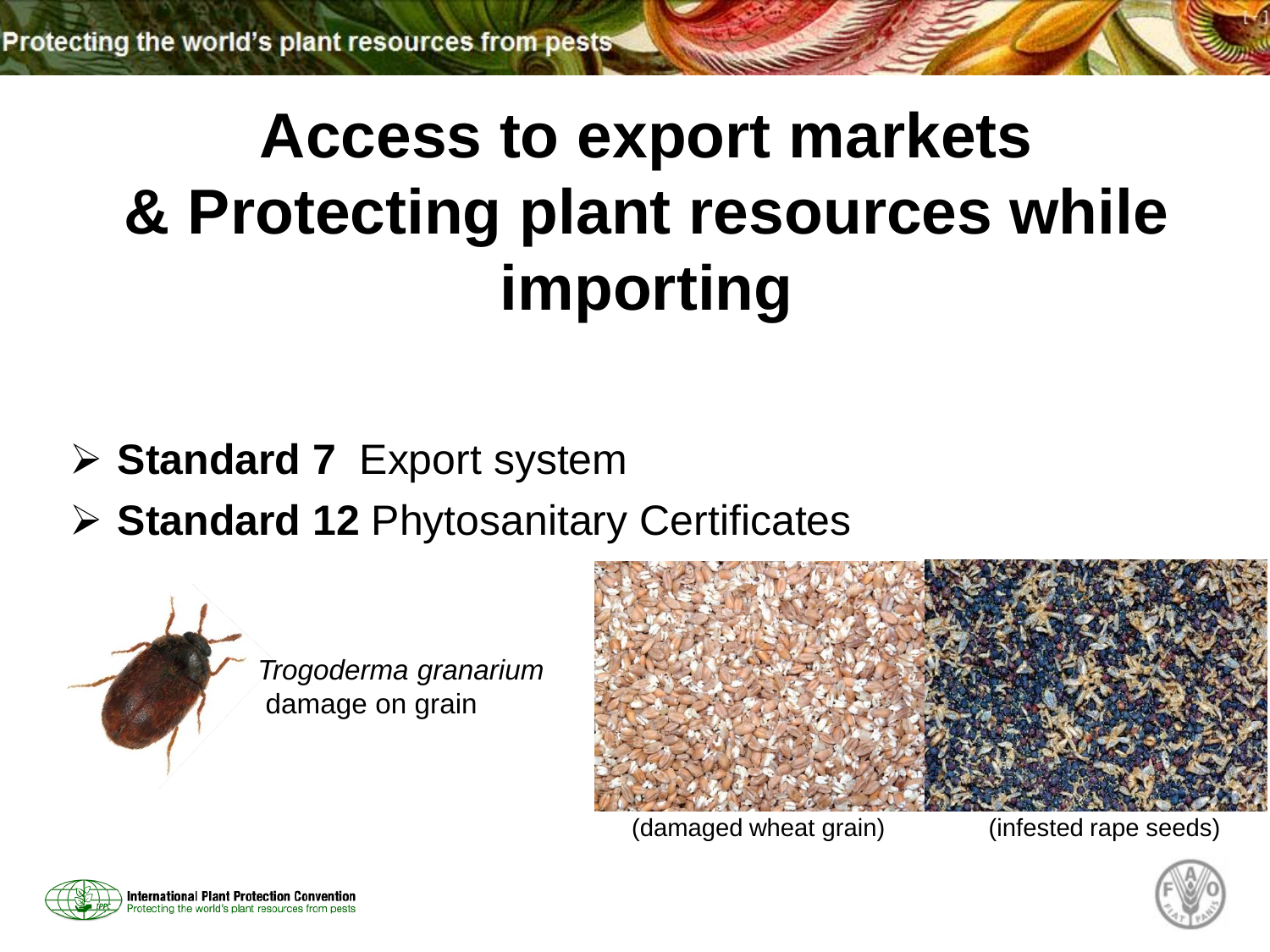#### **Surveillance is Critical to Food Security**



Don't be surprised, build a good surveillance system





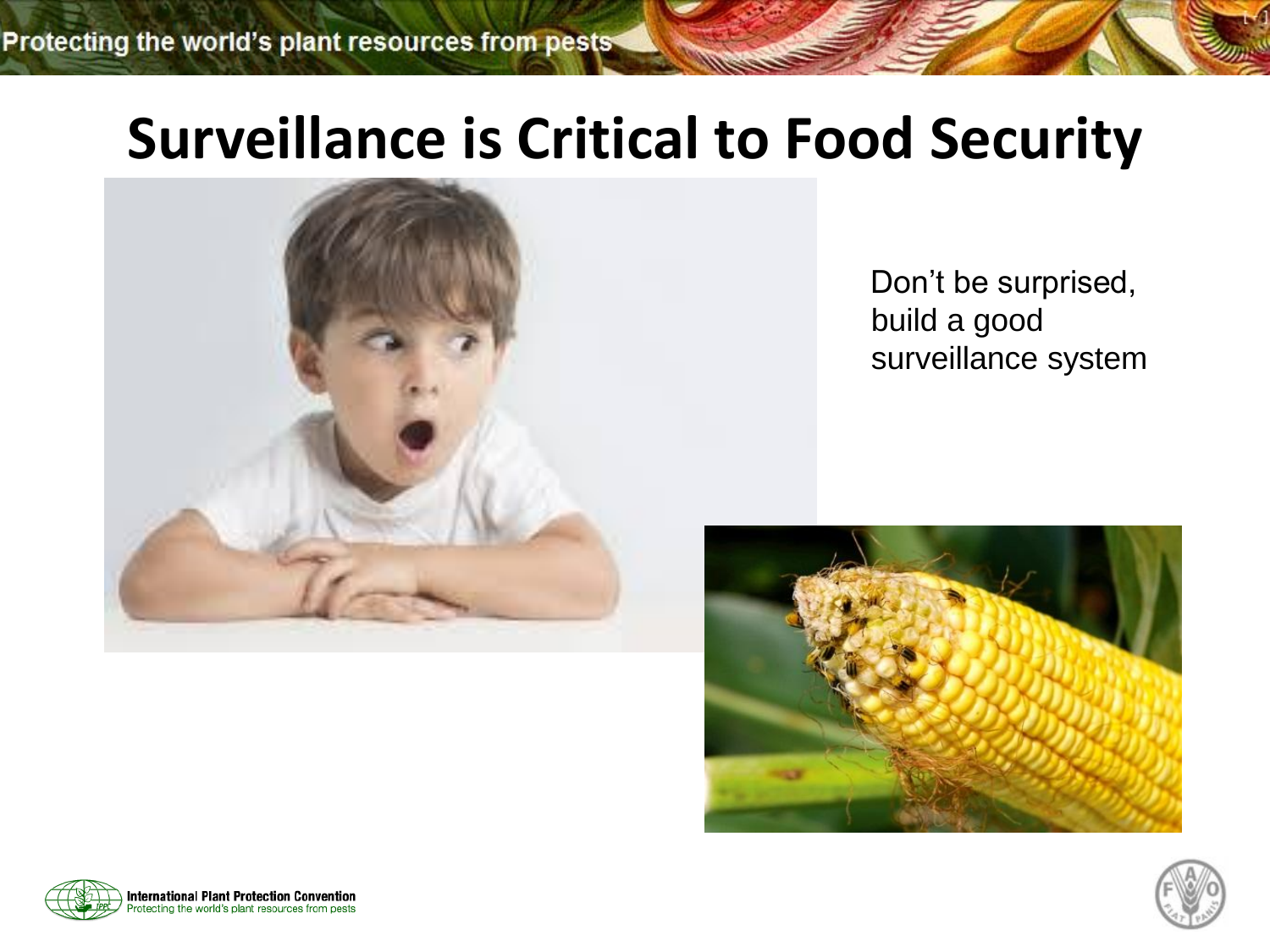

## **Surveillance**



 **Standard 6** How to set up a national system, look for new pests, understand distributions, control pests or eradicate them before all your crops are destroyed.

## **Risk Analysis**



 **Standard 11** Guides countries on how to technically justify actions, establish import requirements and protect the crops you eat or export.







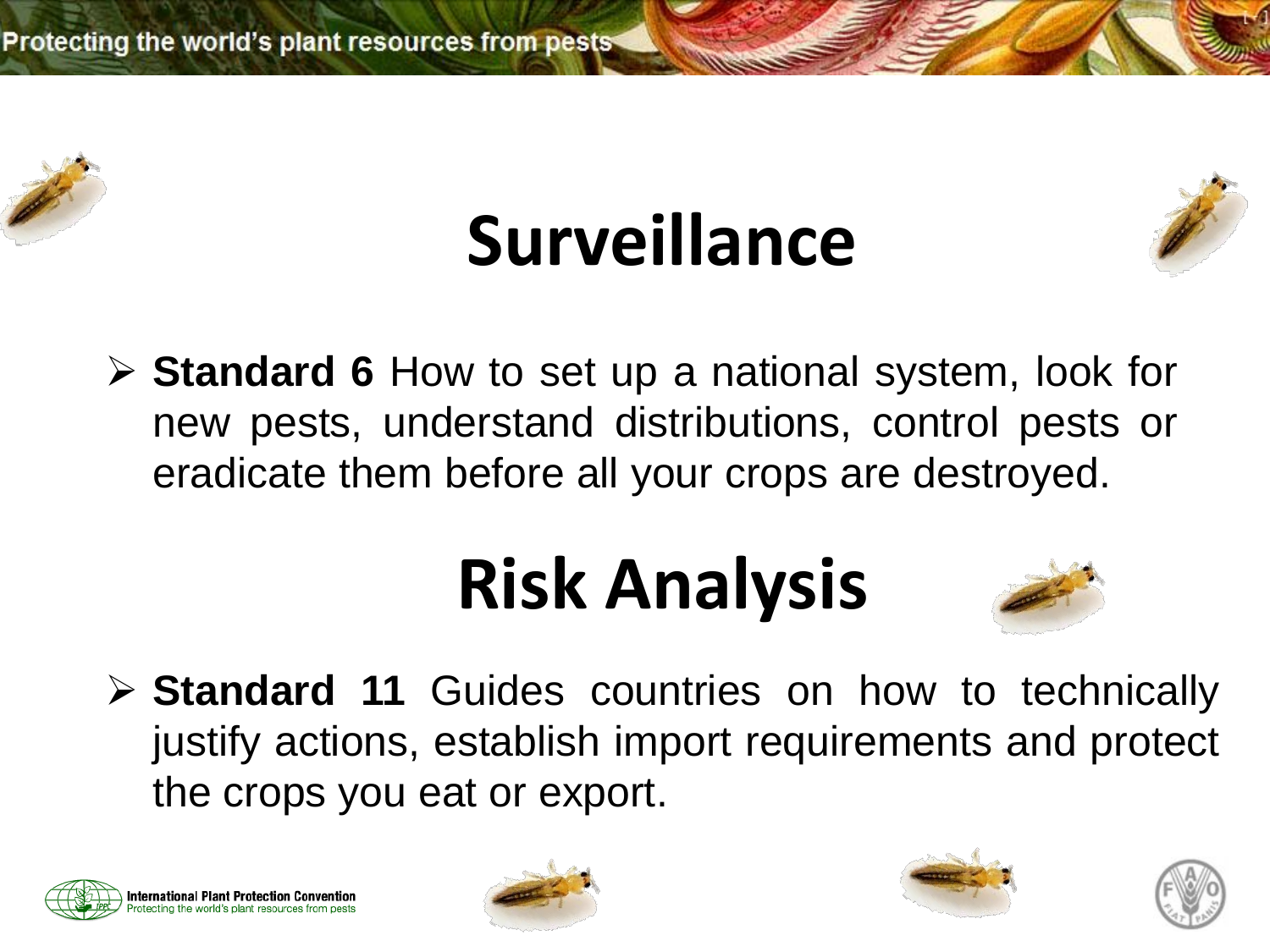### **What did I find?**





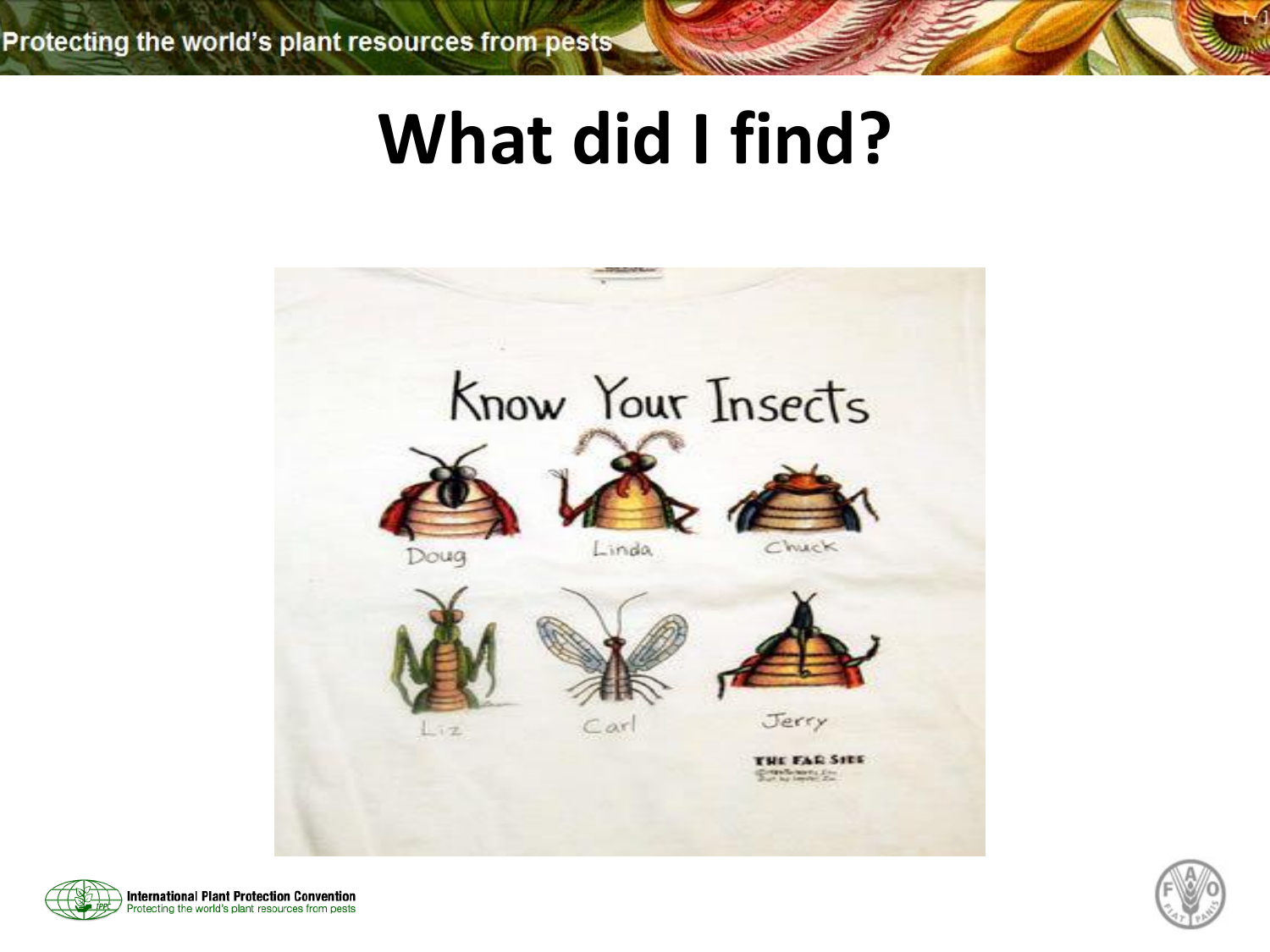

## **Diagnostic protocols**

**Standard 27** Each annex establishes a common way to identify a pest. e.g. *Thrips palmi* Karny.



## **Phytosanitary treatments**

**Standard 28**. Each annex establishes a proven treatment and has a stated level of efficacy. Targeted pests are killed, e.g. irradiation treatments



*(Ceratis capitate,*  Mediterranean fruit fly*)*

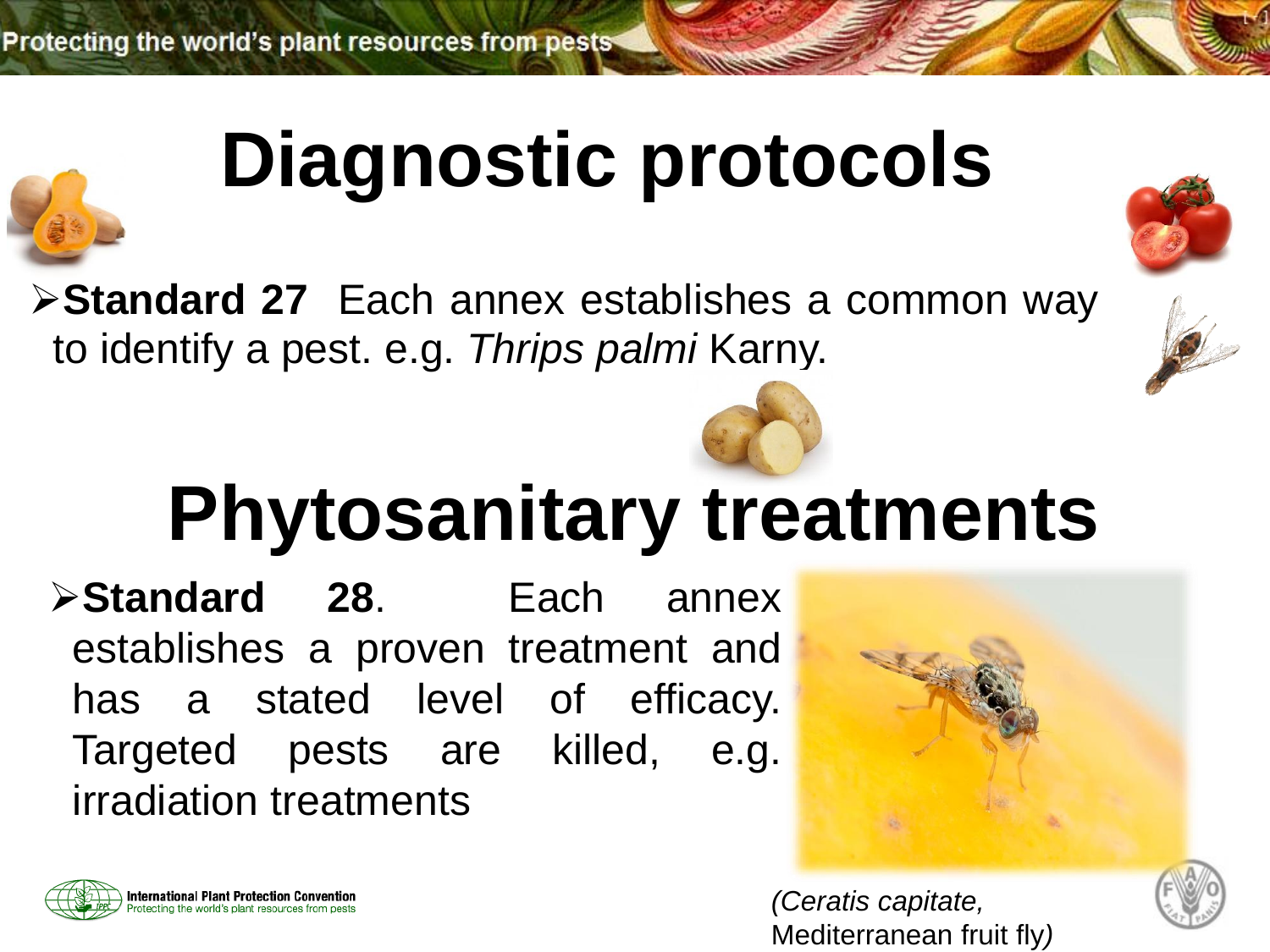Protecting the world's plant resources from pests